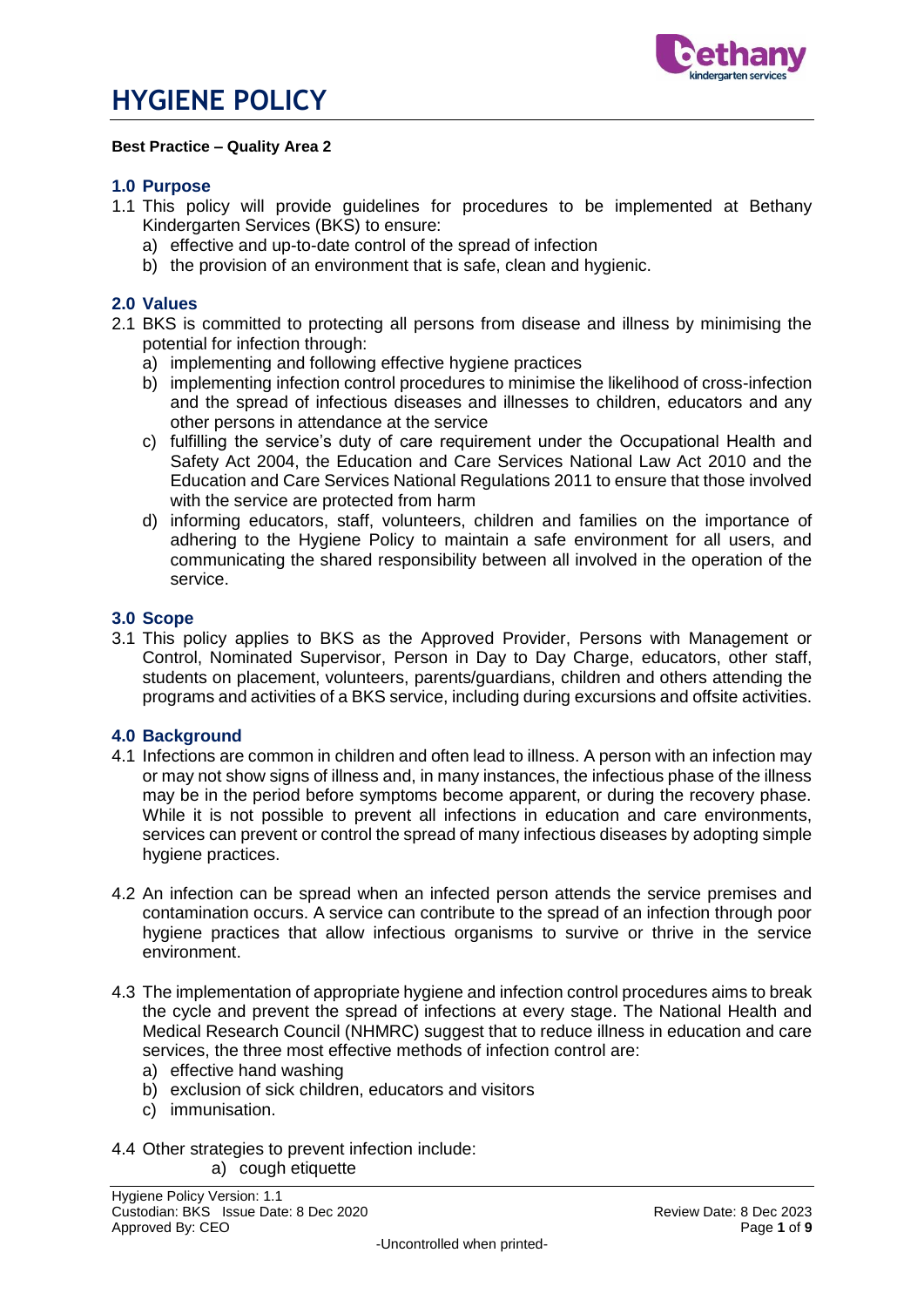

- b) appropriate use of gloves
- c) effective cleaning of the service environment.
- 4.5 The NHMRC suggests that if these strategies are not implemented, all other procedures described in the service's Hygiene Policy will have reduced effectiveness in preventing the spread of infection and illness.

## **5.0 Definitions**

- 5.1 The terms defined in this section relate specifically to this policy. For commonly used terms e.g. Approved Provider, Nominated Supervisor, Regulatory Authority etc. refer to the BKS General Definitions available on the BKS staff portal.
- 5.2 **Cleaning:** a process that removes visible contamination such as food waste, dirt and grease from a surface. This process is usually achieved by the use of water and detergent. During this process, micro-organisms will be removed but not destroyed.
- 5.3 **Communicable disease:** a disease capable of being transmitted from an infected person or species to a susceptible host, either directly or indirectly.
- 5.4 **Cough etiquette:** the correct way to prevent the spread of infectious organisms that are carried in droplets of saliva is to cough or sneeze into the inner elbow or to use a tissue to cover the mouth and nose. Place all tissues in the rubbish bin immediately and clean hands with either soap and water or a disinfectant hand rub.
- 5.5 **Hygiene:** the principle of maintaining health and the practices put in place to achieve this.
- 5.6 **Infectious disease:** a disease that can be spread, for example, by air, water or interpersonal contact. An infectious disease is designated under Victorian Law or by a health authority (however described) as a disease that would require the infected person to be excluded from an education and care service.
- 5.7 **Neutral detergent:** a cleaning agent available commercially and labelled as 'neutral' or 'neutral pH'.
- 5.8 **Sanitising:** a process that destroys micro-organisms. Sanitising a surface can reduce the number of micro-organisms present. The process of sanitisation usually involves ensuring a surface is thoroughly cleaned with both heat and water, followed by the use of chemicals.

## **6.0 Responsibilities**

- 6.1 **BKS as the Approved Provider or Persons with Management or Control is responsible for:**
	- a) ensuring that all staff and volunteers are provided with a copy of this policy and have a clear understanding of the procedures and practices outlined within
	- b) ensuring the Nominated Supervisor, educators, staff and volunteers at the service implement adequate health and hygiene practices, and safe practices for handling, preparing and storing food (Regulation 77(1))
	- c) establishing robust induction procedures that include the provision of information regarding the implementation of the practices outlined in this policy
	- d) ensuring an appropriate cleaning and sanitising schedule is developed that outlines daily, weekly, monthly, quarterly and annual cleaning and sanitising requirements and responsibilities
	- e) arranging for the service to be cleaned and sanitised regularly, including floors and other surfaces, as per the cleaning contract and schedule
	- f) reviewing the cleaner's contract and schedule on an annual basis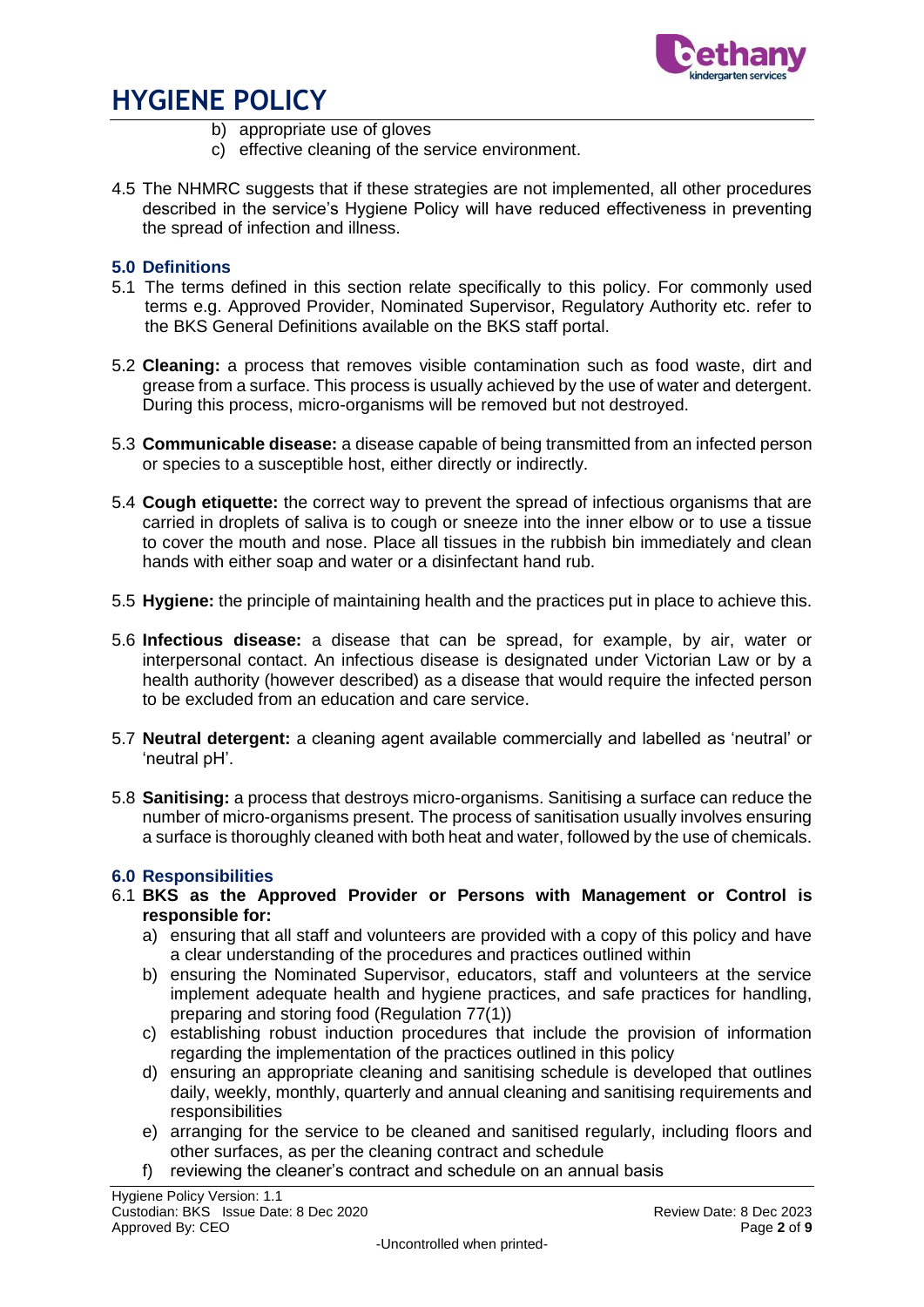

- g) contacting the local council's Environmental Health Officer for information about obtaining a needle/syringe/sharps disposal unit and instructions for its use
- h) ensuring that each service has laundry facilities or access to laundry facilities, or other arrangements for dealing with soiled clothing, nappies and linen, including hygienic facilities for storage prior to their disposal or laundering (Regulation 106(1))
- i) ensuring that the laundry and hygiene facilities are located and maintained in a way that does not pose a risk to children (Regulation 106(2))
- j) ensuring that there are adequate and appropriate hygiene facilities provided for nappy changing which are designed, located and maintained in such a way that prevents unsupervised access by children (Regulations 112(2)&(4))
- k) ensuring that adequate, developmental and age-appropriate toilet, washing and drying facilities are provided for use by children, and that these are safe and accessible (Regulation 109)
- l) reviewing staff training needs in relation to understanding and implementing effective hygiene practices in early childhood settings
- m) ensuring that a copy of the NHMRC guidelines for the prevention of infectious diseases in child care is available for the service
- n) ensuring hand washing guidelines are displayed at each hand washing location
- o) ensuring there is an adequate supply of non-toxic cleaning and hygiene products, including gloves, at all times.

### 6.2 **The Nominated Supervisor is responsible for:**

- a) implementing and ensuring that all staff members and volunteers at the service follow adequate health and hygiene practices, and safe practices for preparing, handling and storing food to minimise risks to children (Regulation 77(2))
- b) developing effective hygienic systems for cleaning, such as using colour-coded sponges/cloths in each area
- c) ensuring sponges are cleaned, rinsed and stored separately, and replaced regularly
- d) ensuring that an inspection of the outdoor areas, in particular the sand and soft-fall areas, are conducted daily to ensure they are maintained in a safe and hygienic manner
- e) informing BKS, the Approved Provider, of any issues that impact on the implementation of this policy
- f) actively encouraging parents/guardians to keep children who are unwell at home to prevent the spread of infection to other children and educators
- g) storing or presenting items, such as beds, bedding and sunhats, in such a way as to prevent cross-contamination
- h) ensuring that there is a regular and thorough cleaning and disinfecting schedule for all equipment and toys
- i) ensuring any chemicals and cleaning agents are non-toxic and stored out of reach of children
- j) ensuring that all educators/staff wear disposable gloves when changing nappies or dealing with open wounds or other body fluids, and dispose of those gloves and soiled materials in a sealed container or plastic bag
- k) maintaining the service in a clean and hygienic manner throughout the day, such as wiping benches and tables before and after eating, and cleaning up spills
- l) actively encouraging educators and staff who have, or are suspected of having an infectious disease to not attend the service in order to prevent the spread of infection to others attending the service.

### 6.3 **Educators and other staff are responsible for:**

a) implementing and promoting correct hand washing and hygiene practices, as outlined in this policy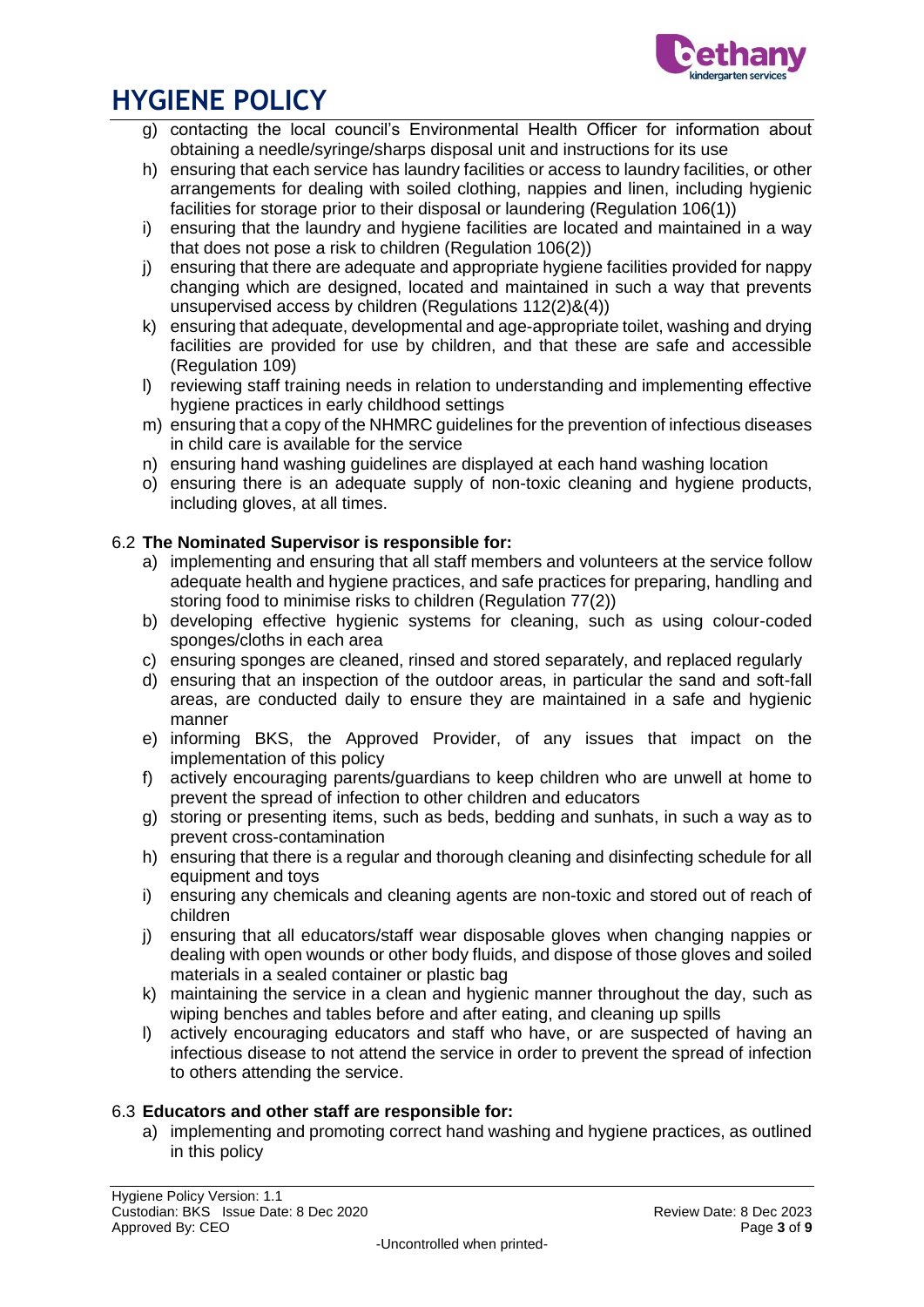

- b) maintaining the service in a clean and hygienic manner throughout the day, such as wiping benches and tables before and after eating, and cleaning up spills
- c) conducting a daily inspection of the outdoor areas, in particular the sand and soft-fall areas, to ensure they are maintained in a safe and hygienic manner
- d) informing BKS as the Approved Provider of any issues that impact on the implementation of this policy
- e) actively encouraging parents/guardians to keep children who are unwell at home to prevent the spread of infection to other children and educators
- f) being conscious of their responsibility to not attend the service when they have or suspect they have an infectious disease.
	- 6.3.1 In terms of changing nappies, educators are responsible for:
		- a) attending to the individual personal hygiene needs of each child as soon as is practicable
		- b) changing nappies and attending to individual personal hygiene and toileting needs of each child according to recommended procedures (refer to Attachment 1 – Nappy changing procedure)
		- c) disposing of soiled nappies in a safe and hygienic manner in line with this policy.
	- 6.3.2 In relation to the toileting of children, educators are responsible for:
		- a) ensuring soap and drying facilities are available at all times when children are in attendance at the service, including ensuring paper towels or hand towels are available if hand-dryers are either not working or not installed at the service
		- b) ensuring children do not share the use of items related to personal care, such as hand towels for drying hands, toothbrushes and hairbrushes
		- c) encouraging children to flush the toilet after use
		- d) encouraging and assisting (where required) children to wash their hands according to hand washing guidelines (refer to Attachment 2) after toileting
		- e) encouraging children to tell a staff member if they have had a toileting accident
		- f) monitoring and maintaining toileting facilities in a safe, clean and hygienic manner while children are in attendance; this requires periodic checking of the bathroom area
		- g) respecting diverse styles of toileting children due to cultural or religious practices
		- h) respecting the possible need to maintain privacy of toileting and dressing.
	- 6.3.3 In relation to cleaning toys, clothing and the service in general, educators are responsible for:
		- a) removing toys that a child has sneezed or coughed on (place in a 'toys-tobe-cleaned' box)
		- b) wearing gloves when cleaning (general purpose gloves are sufficient; wash and hang outside to dry when finished)
		- c) washing mouthed toys daily using warm water and detergent and, if possible, drying in the sun
		- d) wiping over books with a moist cloth treated with detergent
		- e) ensuring washable toys and equipment are cleaned term by term or annually, as required
		- f) where applicable, washing and disinfecting mattress covers and linen.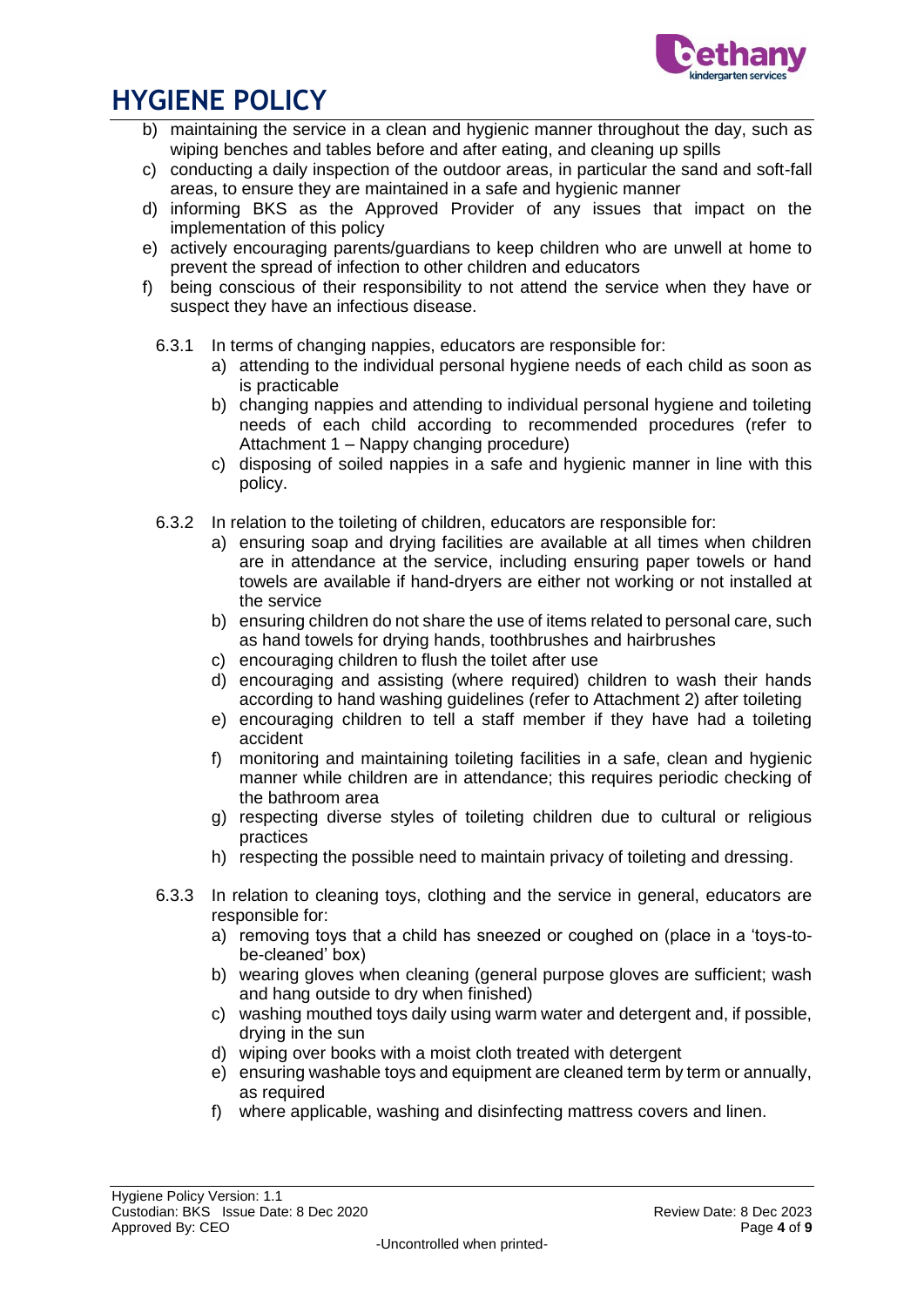

- 6.3.4 In relation to children's contact with one another, educators are responsible for:
	- a) educating and encouraging children in good personal hygiene practices, such as:
		- i. washing their hands after blowing and wiping their nose
		- ii. not touching one another when they are cut or bleeding
		- iii. disposing of used tissues promptly and appropriately, and not lending them to other children
		- iv. using their own equipment for personal care, such as toothbrushes, hats, brushes and combs
		- v. only touching the food they are going to eat
		- vi. using their own drink bottles or cups.
- 6.3.5 In relation to indoor and outdoor environments, educators are responsible for:
	- a) keeping the indoor and outdoor environments as clean and hygienic as possible at all times, including the safe disposal of discarded needles/syringes/sharps
	- b) promptly removing blood, urine and faeces (including animal) either indoors or outdoors, using the appropriate cleaning procedures
	- c) covering the sandpit when not in use to prevent contamination, if a sandpit cover is available
	- d) emptying water containers, such as water trays, each day (refer to Water Safety Policy)
	- e) disposing of any dead animals/insects found on the premises in an appropriate manner.
- 6.3.6 In relation to safe handling of body fluids or materials in contact with body fluids:
	- a) avoid direct contact with blood or other fluids
		- b) not be at eye level when cleaning/treating a child's face that has blood on it, as a child's blood can enter the mouth/nose of a staff member when a child cries or coughs
		- c) wear gloves wherever possible
		- d) cover any cuts/abrasions on their own hands with a waterproof dressing.
- 6.3.7 In relation to effective environmental cleaning:
	- a) clean with detergent and warm water followed by rinsing and drying to remove the bulk of infectious organisms from a surface. Particular attention should be paid to the following:
		- i. toilets/sinks must be cleaned daily and separate cleaning cloths/sponges must be used for each task
		- ii. mouthed toys must be washed immediately or placed in a separate container for washing at a later time
		- iii. all bench tops and floors must be washed regularly
		- iv. children's cups/drink bottles used for water must be washed daily
		- v. when washing at the early childhood education premises, staff are to consider washing items separately to minimise cross-contamination, for example, tea towels washed separately from sheets, face washers washed separately to play mats/rugs
		- vi. nappy change areas/mats must be washed with detergent and warm water after each use.

## 6.4 **Parents/guardians are responsible for:**

- a) keeping their child/ren home if they are unwell or have an infectious disease that requires their exclusion from the education and care service
- b) informing the service if their child has an infectious disease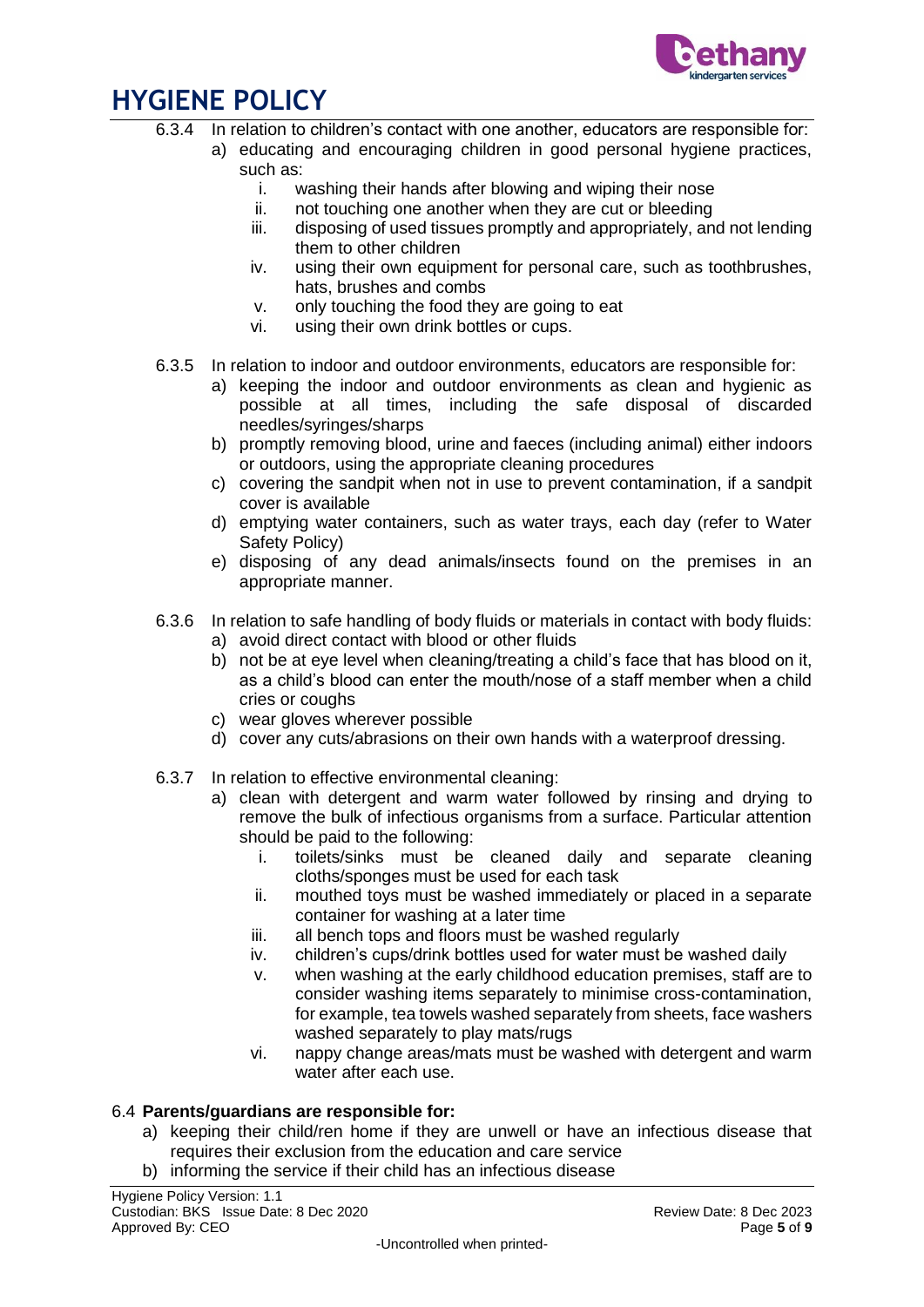

- c) supporting this policy by complying with the hygiene practices when attending the service or when assisting with a service program or activity
- d) encouraging their child/ren to develop and follow effective hygiene practices at all times, including hand washing on arrival at the service.

#### 6.5 **Volunteers and students, while at the service, are responsible for following this policy and its procedures.**

## **7.0 Evaluation**

- 7.1 In order to assess whether the values and purposes of the policy have been achieved, BKS as the Approved Provider will:
	- a) regularly seek feedback from everyone affected by the policy regarding its effectiveness
	- b) monitor the implementation, compliance, complaints and incidents in relation to this policy and ensure satisfactory resolutions have been achieved
	- c) keep the policy up to date with current legislation, research, policy and best practice
	- d) revise the policy and procedures as part of the service's policy review cycle, or as required
	- e) notify parents/guardians at least 14 days before making any changes to this policy or its procedures.

### **8.0 Attachments**

- 8.1 Attachment 1: Nappy change procedure
- 8.2 Attachment 2: Hand washing guidelines

### **9.0 Related Bethany policies and procedures**

- 9.1 Bethany Kindergarten Services Ltd.:
	- a) Administration of Medication Policy
	- b) Administration of First Aid Policy
	- c) Dealing with Medical Conditions Policy
	- d) Incident, Injury, Trauma and Illness Policy
	- e) Dealing with Infectious Diseases Policy
	- f) Occupational Health and Safety Policy
	- g) Privacy and Confidentiality Policy

### **10.0 Relevant legislation and standards**

- 10.1 Relevant legislation and standards include but are not limited to:
	- a) Education and Care Services National Law Act 2010
	- b) Education and Care Services National Regulations 2011: Regulations 77, 106, 109, 112, 168
	- c) Food Act 1990
	- d) National Quality Standard, Quality Area 2: Children's Health and Safety
		- i. Standard 2.1: Each child's health is promoted
			- Element 2.1.3: Effective hygiene practices are promoted and implemented
			- Element 2.1.4: Steps are taken to control the spread of infectious diseases and to manage injuries and illness, in accordance with recognised guidelines
	- e) Occupational Health and Safety Act 2004
	- f) Public Health and Wellbeing Act 2008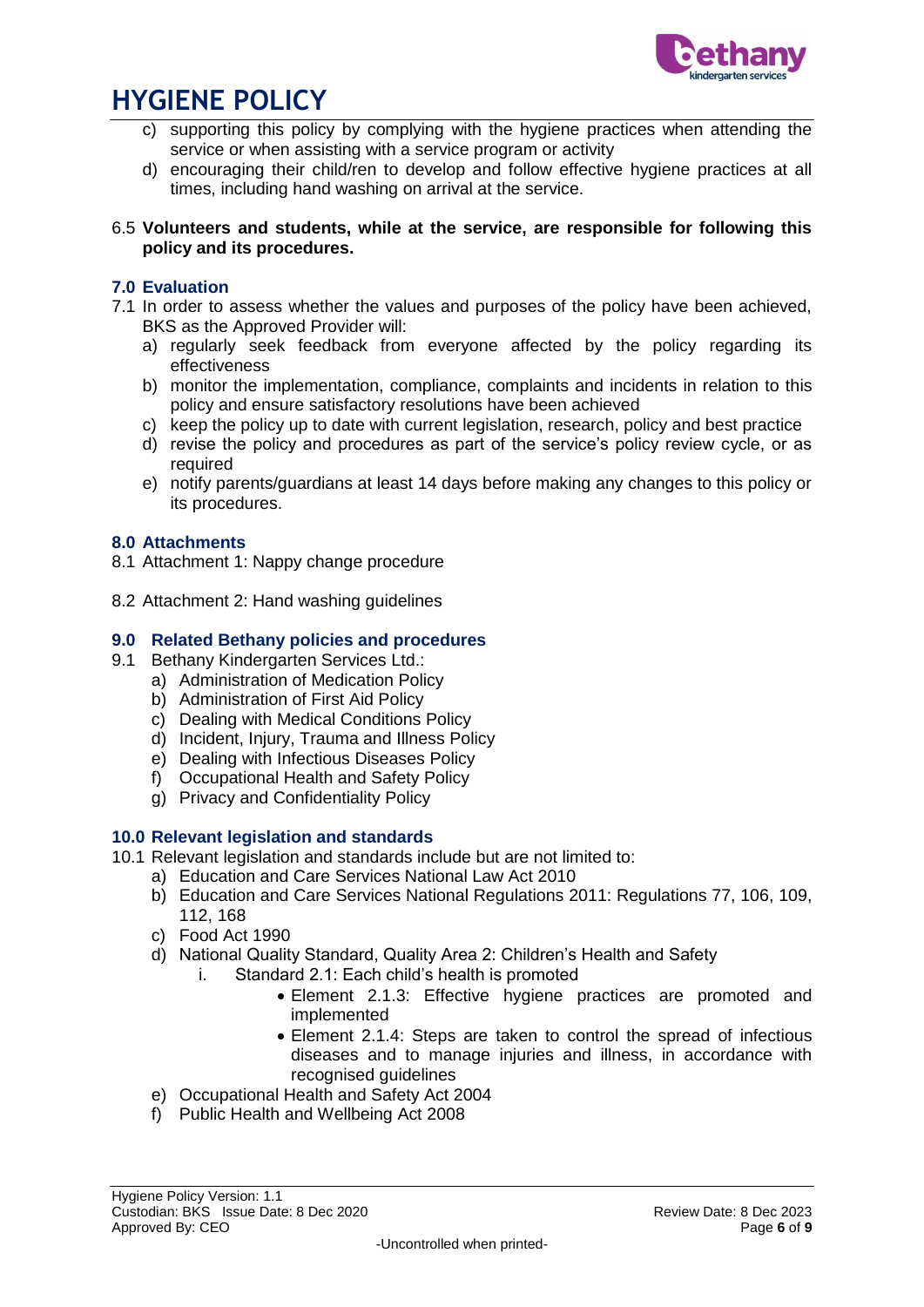

- 10.2 The most current amendments to listed legislation can be found at:
	- a) Victorian Legislation Victorian Law Today: http://www.legislation.vic.gov.au/
	- b) Commonwealth Legislation ComLaw: http://www.comlaw.gov.au/

### **11.0 Sources**

- a) Department of Human Services, Victoria, Food Safety: http://www.health.vic.gov.au/foodsafety/
- b) Communicable Diseases Section, Public Health Group, Victorian Department of Human Services (2011), The Blue Book: Guidelines for the control of infectious diseases. The contract of the Available contract at: the contract of the contract of the contract at: https://www2.health.vic.gov.au/about/publications/researchandreports/The-bluebook
- c) National Health and Medical Research Council (2013) Staying Healthy: Preventing infectious diseases in early childhood education and care services (5th edition): https://www.nhmrc.gov.au/about-us/publications/staying-healthy-preventinginfectious-diseases-early-childhood-education-and-care-services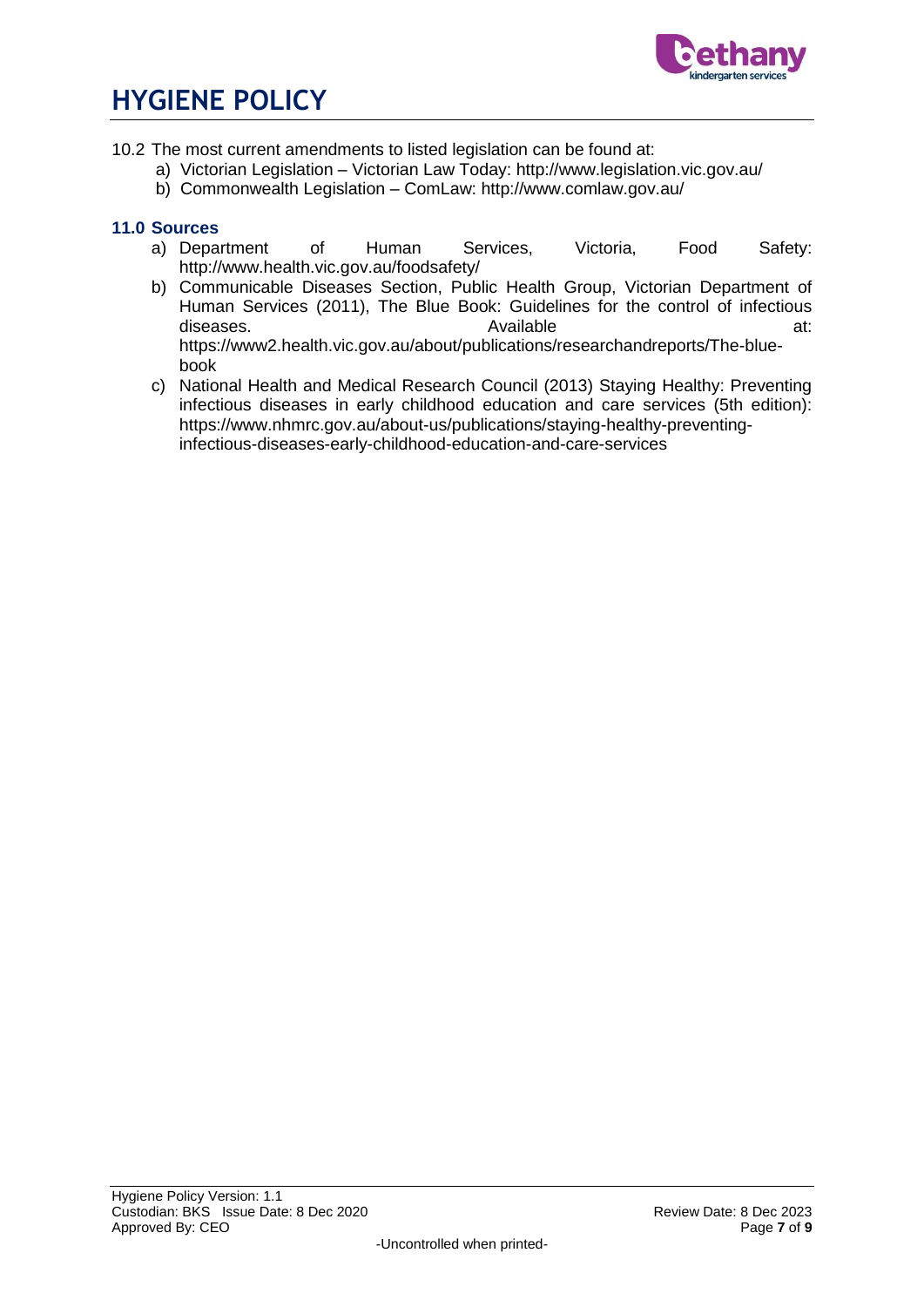

## **ATTACHMENT 1 – NAPPY CHANGE PROCEDURE**

Download and attach the poster: *Changing a nappy without spreading germs,* from the website of the National Health and Medical Research Council (2013) *Staying Healthy: Preventing infectious diseases in early childhood education and care services* (5<sup>th</sup> edition): <https://www.nhmrc.gov.au/file/5131/download?token=M7dUSsI->